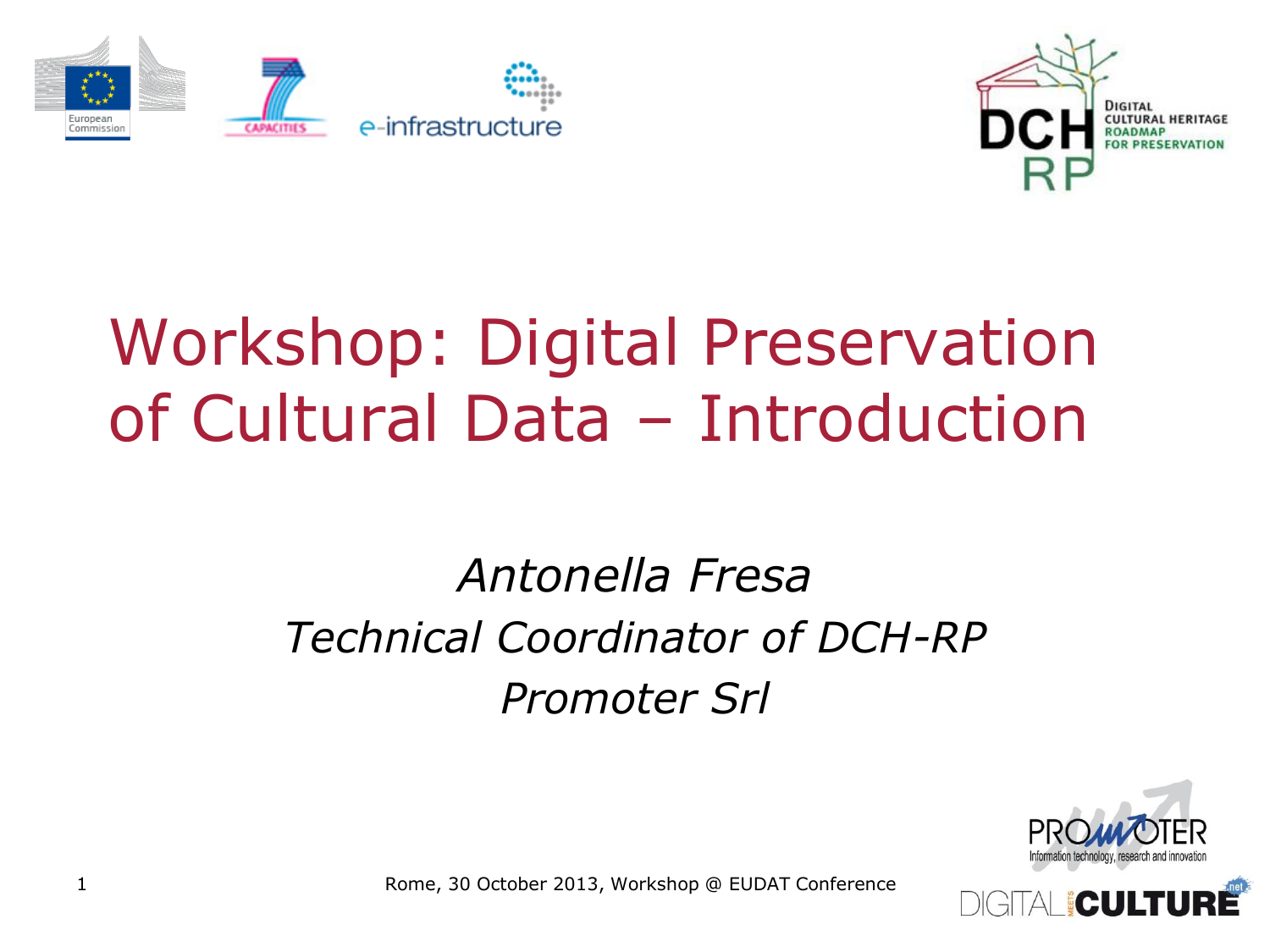



14:30 – 14:45 Welcome and introduction (Antonella Fresa, Promoter Srl)

#### *First Part: DCH and the e-infrastructures*

- □ 14:45 15:10: Using EUDAT services to replicate, store, share, and find cultural heritage data in Poznań Supercomputing and Networking Center (Maciej Brzeźniak, Poznan Supercomputing and Networking Center – Damien Lecarpentier, CSC – IT Center for Science)
- $\Box$  15:10 15:35 Authentication and Authorisation in the Cultural Heritage community (Roberto Barbera, Istituto Nazionale di Fisica Nucleare)
- $\Box$  15:35 16:00 Scalability in preservation of cultural heritage data (Simon Lambert, Scientific Computing Department - STFC)
- $\Box$  16:00 16:30 Break

#### *Second Part: OAIS model, standards, provenance and authenticity*

- $\Box$  16:30 16:50 Standard models and formats for digital preservation (Börje Justrell, Swedish National Archives)
- $\Box$  16:50 17:15 Implementation of authenticity evidence record model for supporting preservation scenarios (Luigi Briguglio, Engineering R&D Lab)
- $\Box$  17:15 17:30 Coordination of digitisation, digital access and digital preservation in Sweden (Sanja Halling, Digisam)
- 17:30 Conclusions (Antonella Fresa, Promoter Srl)



**E CAULLER**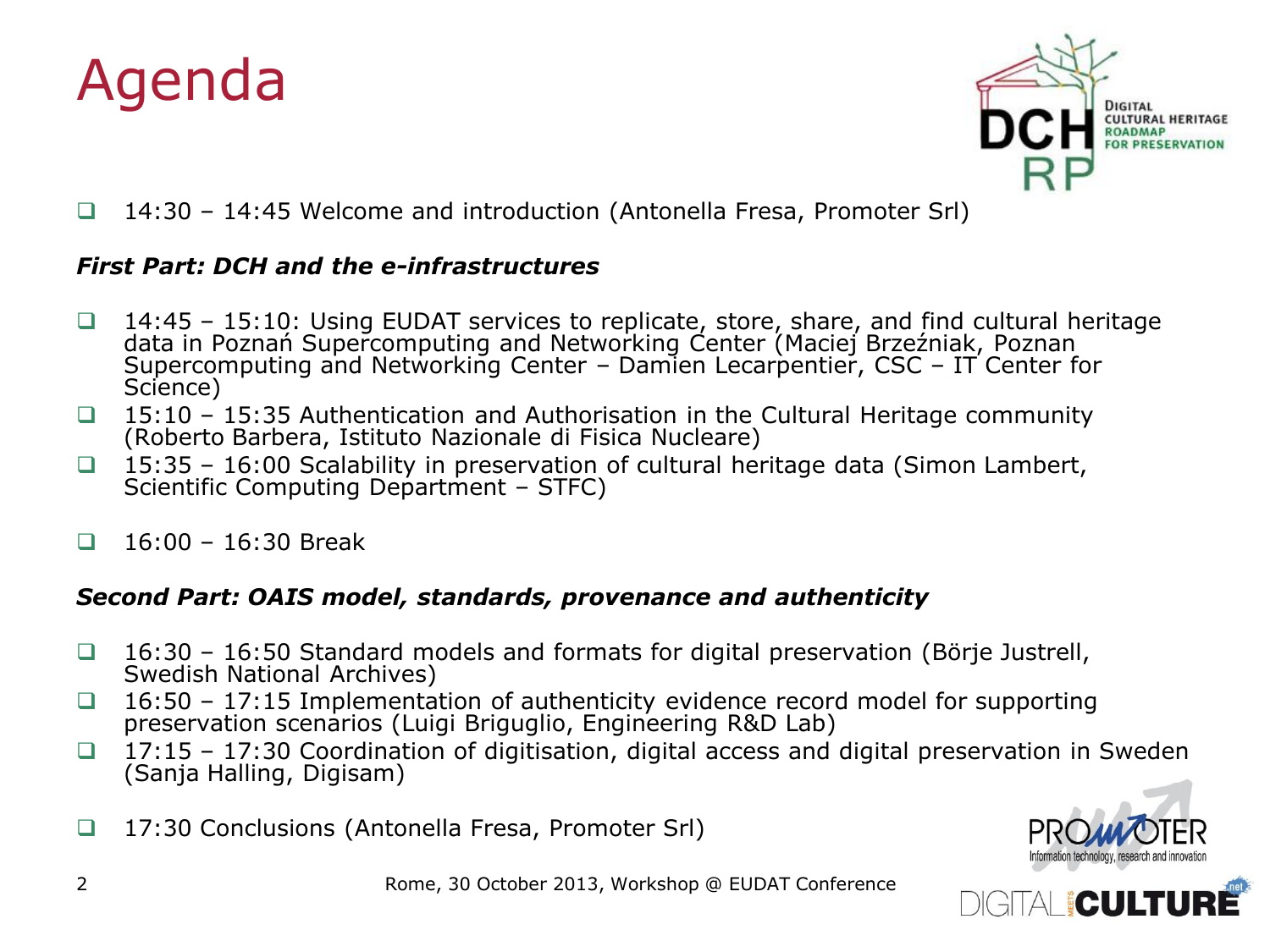# Scope of the workshop



- To bring together projects and initiatives in the domain of the digital preservation, with a specific focus on digital cultural heritage, digital arts, digital performances and digital humanities
- To identify common goals and strategic approaches, to find synergies, to discuss opportunities for cooperation, starting from concrete use cases
- To progress towards establishing a Virtual Research Community for DCH and to prepare for Horizon2020



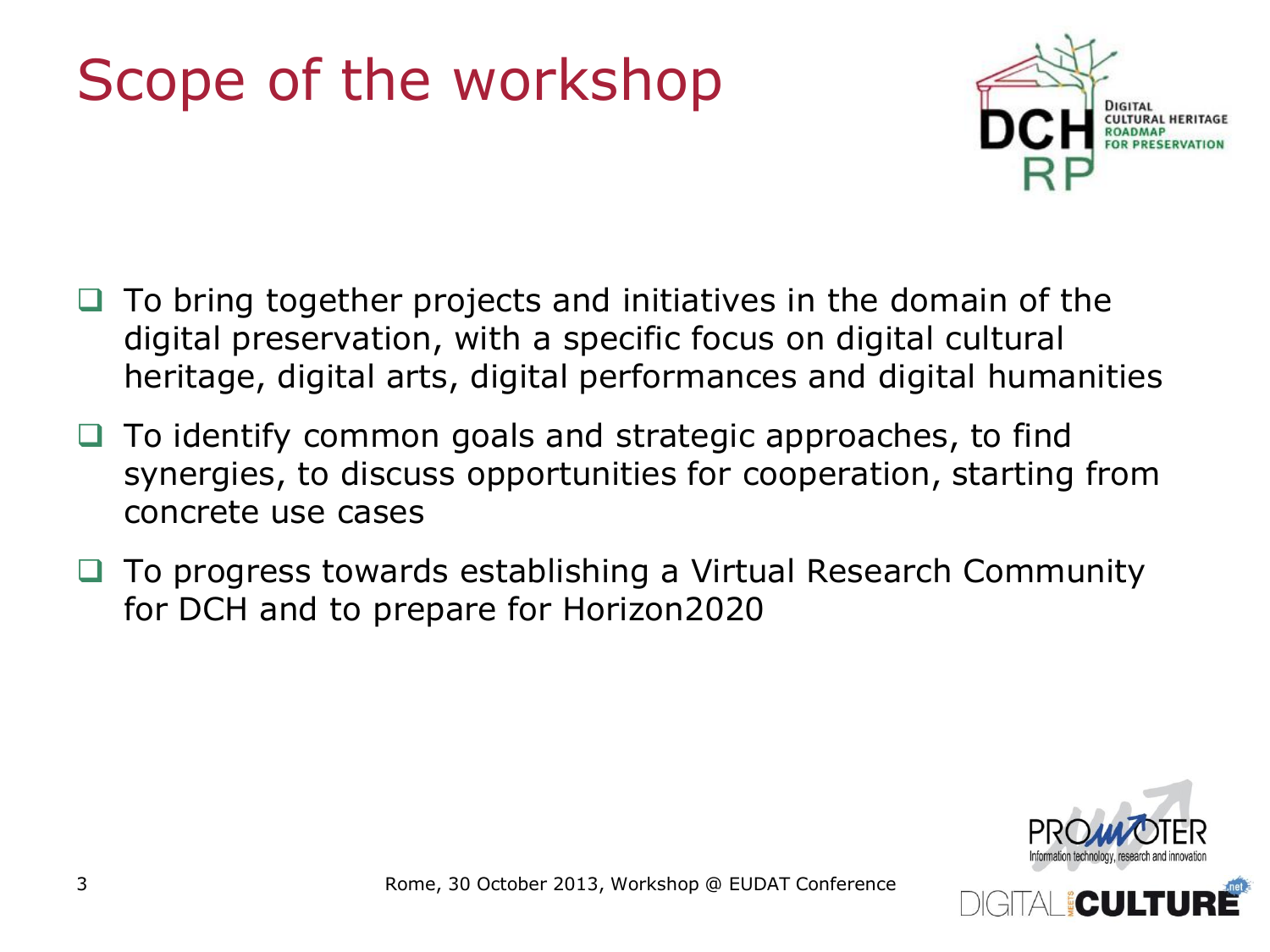#### CH needs and requirements



- $\Box$  The investment in the production of DCH data is extremely high because the description of each object requires the **human intervention** of experts in the sector
- □ DCH content is made of several different kind of information and context data are **complex** and **precious**: 2D images and 3D models, metadata, publications, digital exhibitions, virtual reconstructions, etc.
- Even if growing very rapidly, the actual **size** of this content is still very much **smaller** than the amount of data produced by experiments and observations of the "hard sciences".
- For cultural data, the digitisation process **cannot be** just **replicated** (as a physical experiment, for example)... therefore, preservation is even more important

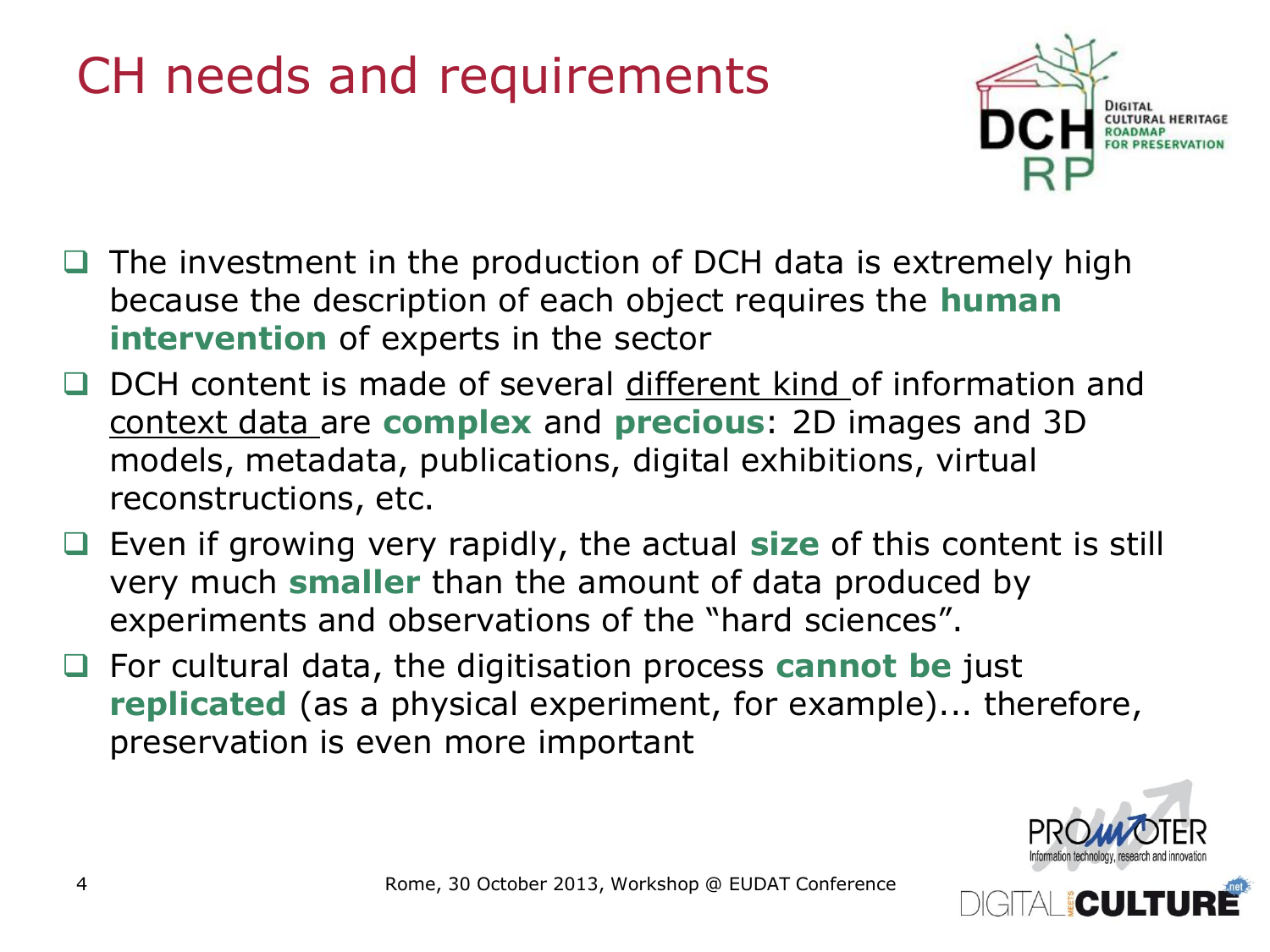# Expeditures



- The estimated total cost of digitising the collections of Europe's museums, archives and libraries, including the audiovisual material they hold is approximately €100bn, or €10bn per annum for the next 10 years
- The cost of preserving and providing access to this material over a 10-year period after digitisation would be in the order of €10bn to €25 bn, provided that centralised repository infrastructure is made available for the purpose
- Sources
	- NUMERIC Study Report: [http://cordis.europa.eu/fp7/ict/telearn-digicult/numeric-study\\_en.pdf](http://cordis.europa.eu/fp7/ict/telearn-digicult/numeric-study_en.pdf)
	- ENUMERATE Survey Report on Digitisation in European CH Institutions 2012: [http://www.enumerate.eu/fileadmin/ENUMERATE/documents/ENUMERATE-Digitisation-](http://www.enumerate.eu/fileadmin/ENUMERATE/documents/ENUMERATE-Digitisation-Survey-2012.pdf)[Survey-2012.pdf](http://www.enumerate.eu/fileadmin/ENUMERATE/documents/ENUMERATE-Digitisation-Survey-2012.pdf)
	- EC Comité des Sages Report on Cost of Digitising Europe's CH: [http://ec.europa.eu/information\\_society/activities/digital\\_libraries/doc/refgroup/annexes/digit](http://ec.europa.eu/information_society/activities/digital_libraries/doc/refgroup/annexes/digiti_report.pdf) report.pdf



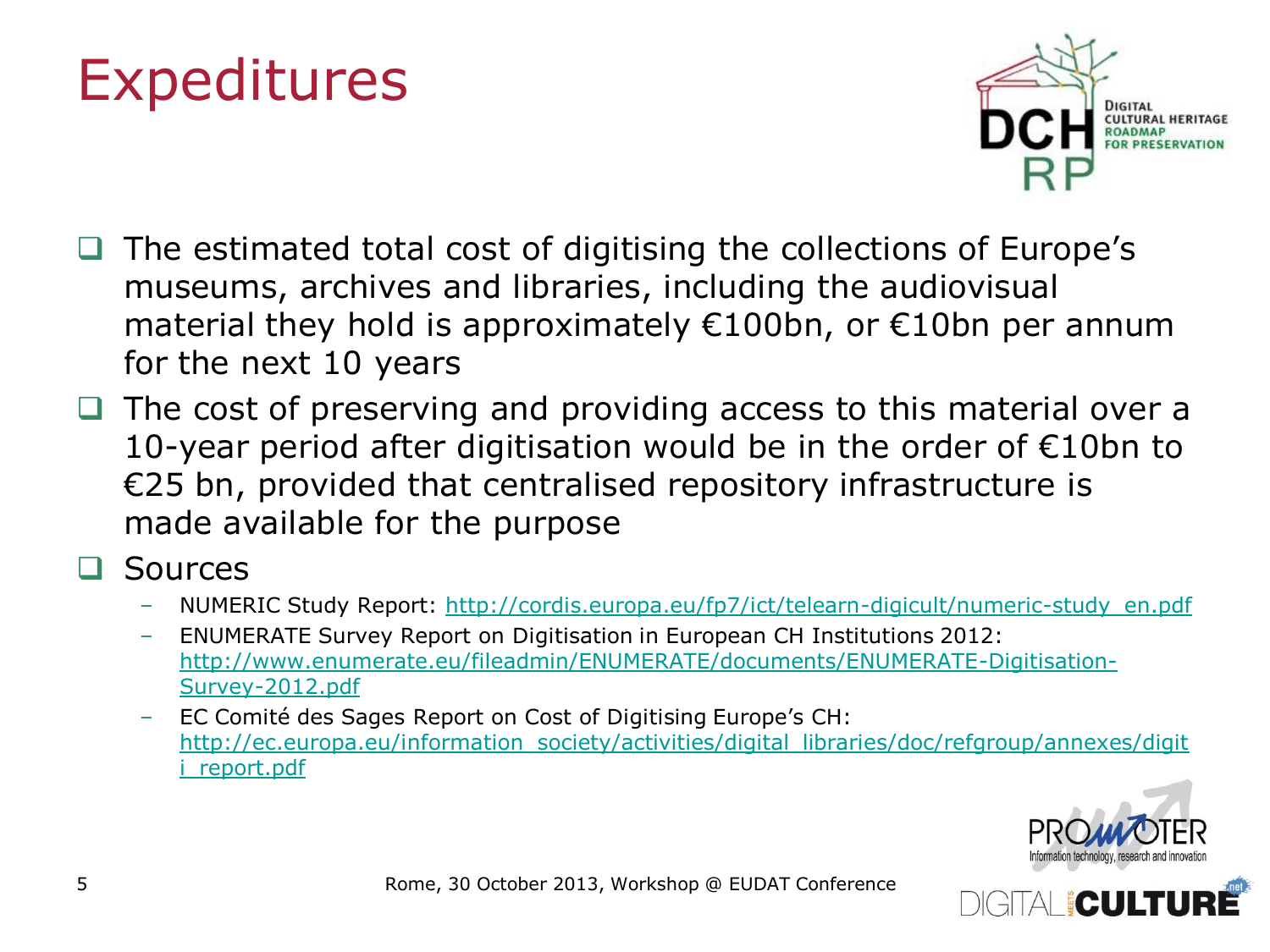## What CH can ask to the einfrastructures (1)



- To support the **permanent identification** of digital cultural objects and providers
- To facilitate **storage** and **preservation**, ranging from shortmedium- and long-term
- To improve **search facilities** to manage **semantic search** and **linked open data**
- To enhance **processing** and **visualisation** of **complex** cultural data (e.g. 3D modelling and VR representations) through the computing resources offered by research e-infrastructures (both grid and cloud)



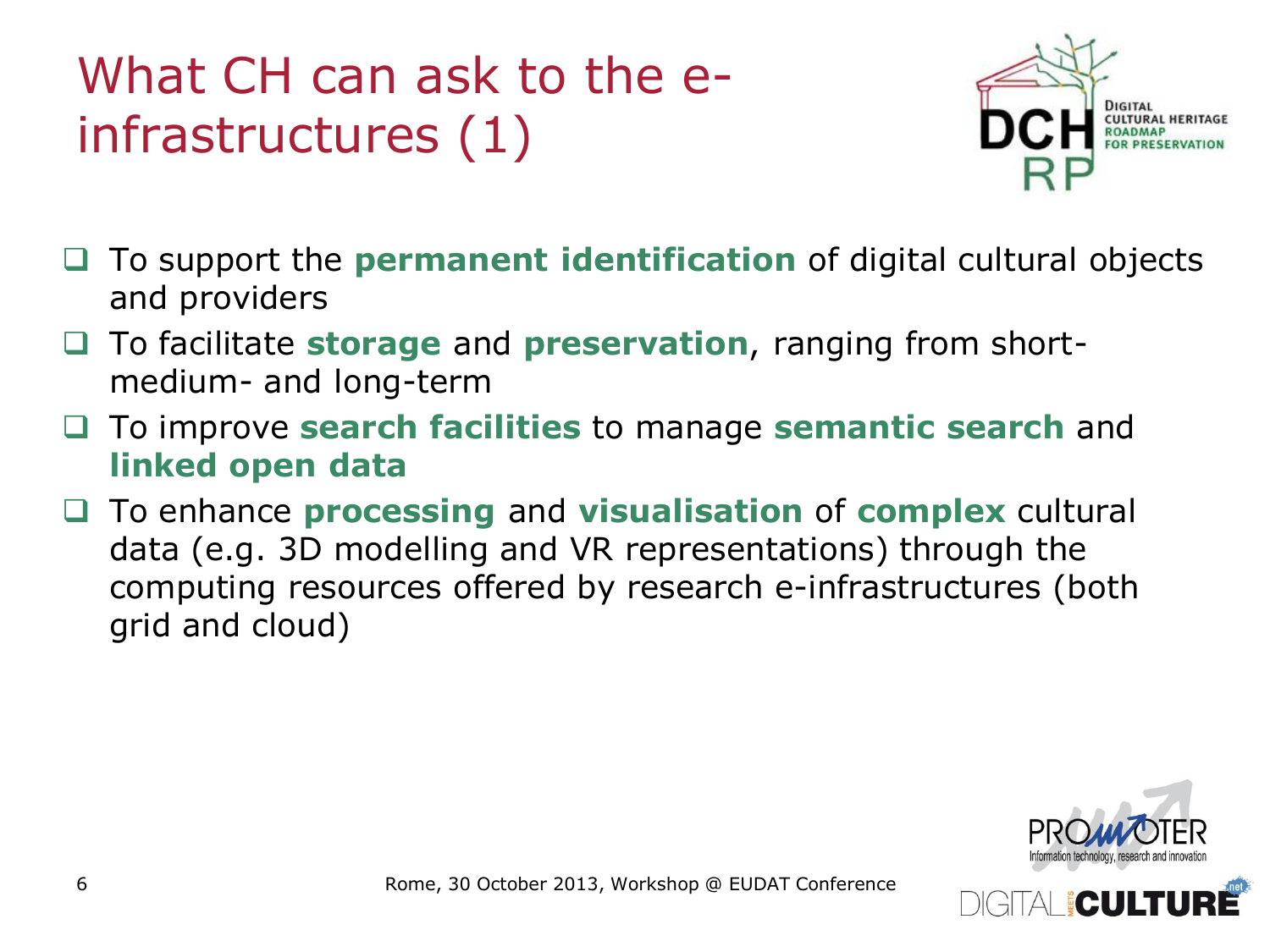## What CH can ask to the einfrastructures (2)



- $\Box$  To enable dynamic distributed virtual organisations, facilitating **collaboration** with **information** and **resource sharing** (e.g. virtual conferences, document sharing, blog and cooperation platforms, etc.)
- To allow for **cost reduction** in digitisation, cataloguing and metadata generation by substituting expensive human workforce with cheaper machine processes
- To contribute to **standardisation** in the data world, e.g. by developing a common reference model for the DCH sector



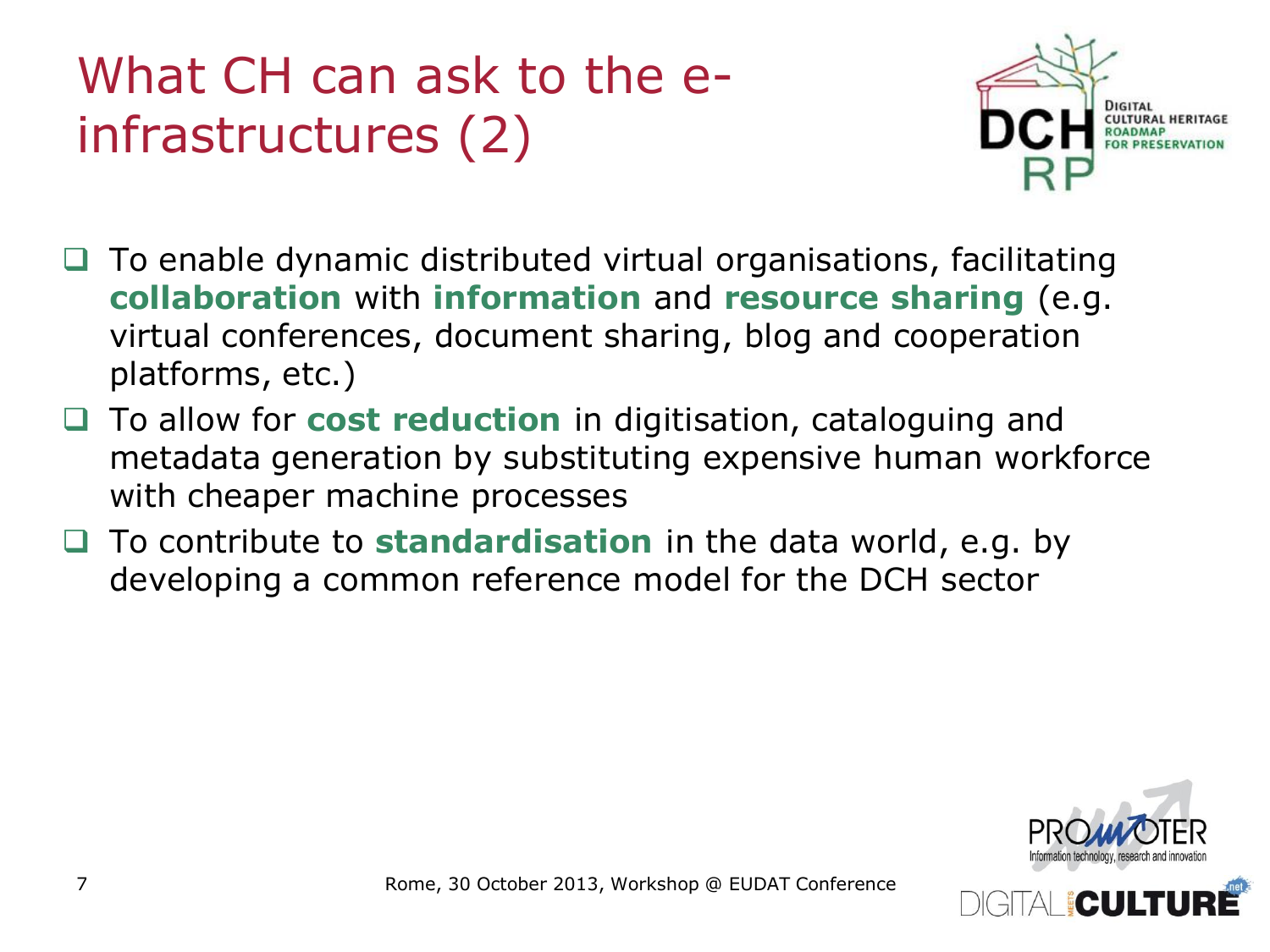### An infrastructure dedicated to the cultural heritage



- The longer term plan is to implement a dedicated CH infrastructure able to provide **distributed safe storage**, **seamless powerful access**, effective **preservation services** to a "continuum" of data coming from the largest number of small and big cultural institutions
- This infrastructure should be able to **aggregate and interoperate**  existing features and services that are under development, often (unfortunately) following separate ways
- Implementation of the **preservation** services of such infrastructure is among the first priorities for the DCH sector



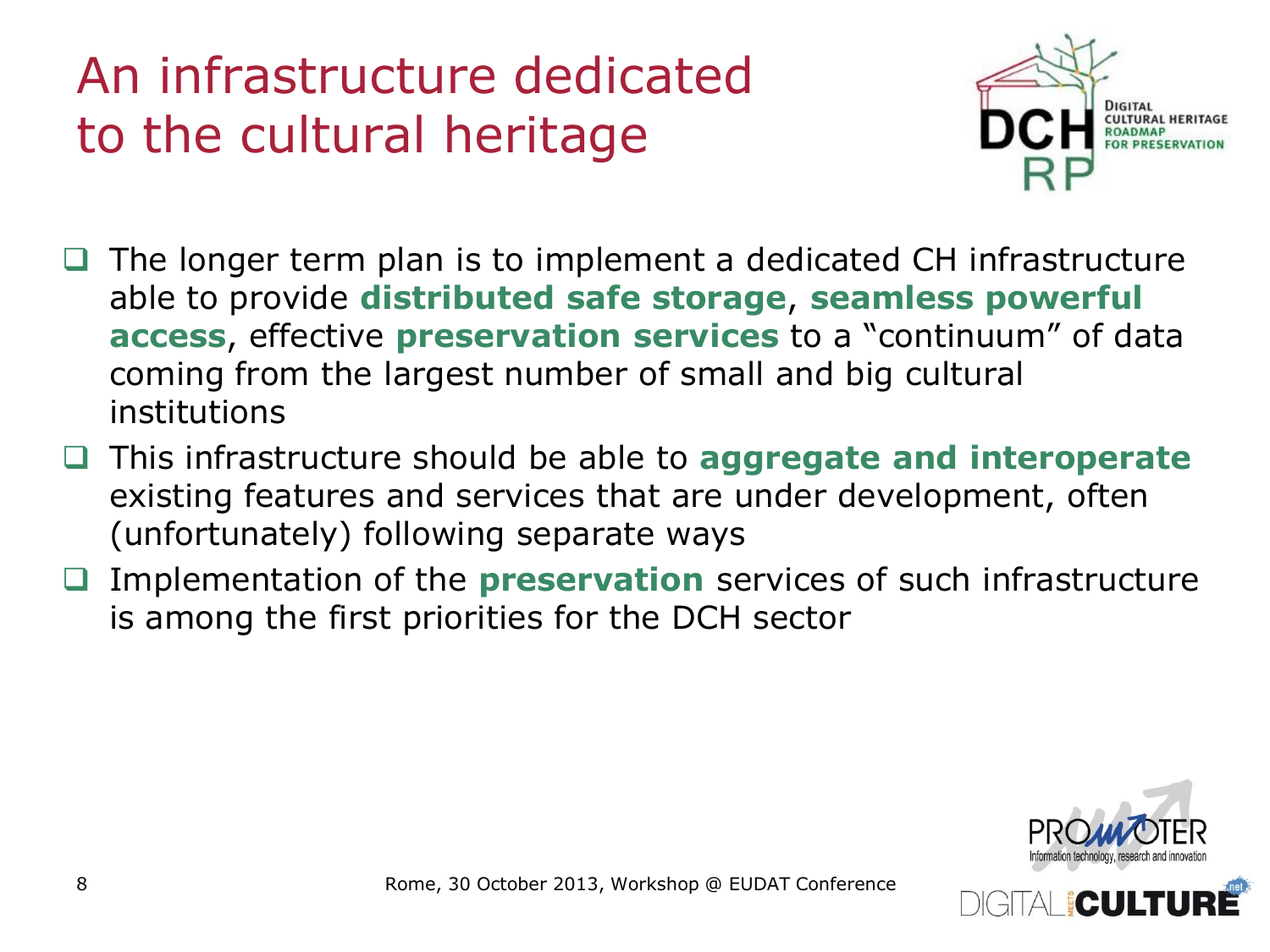# Digital Preservation



- The digital cultural content is defined in this context as the combination of:
	- **digitised content** (the result of digitisation processes)
	- **born-digital content** (databases, catalogues, files, etc.)
	- **metadata**
- Each digitisation programme is currently addressing the issue of preservation in a separate manner, while a **shared implementation** of common e-Infrastructure layers could be beneficial and cost effective to all

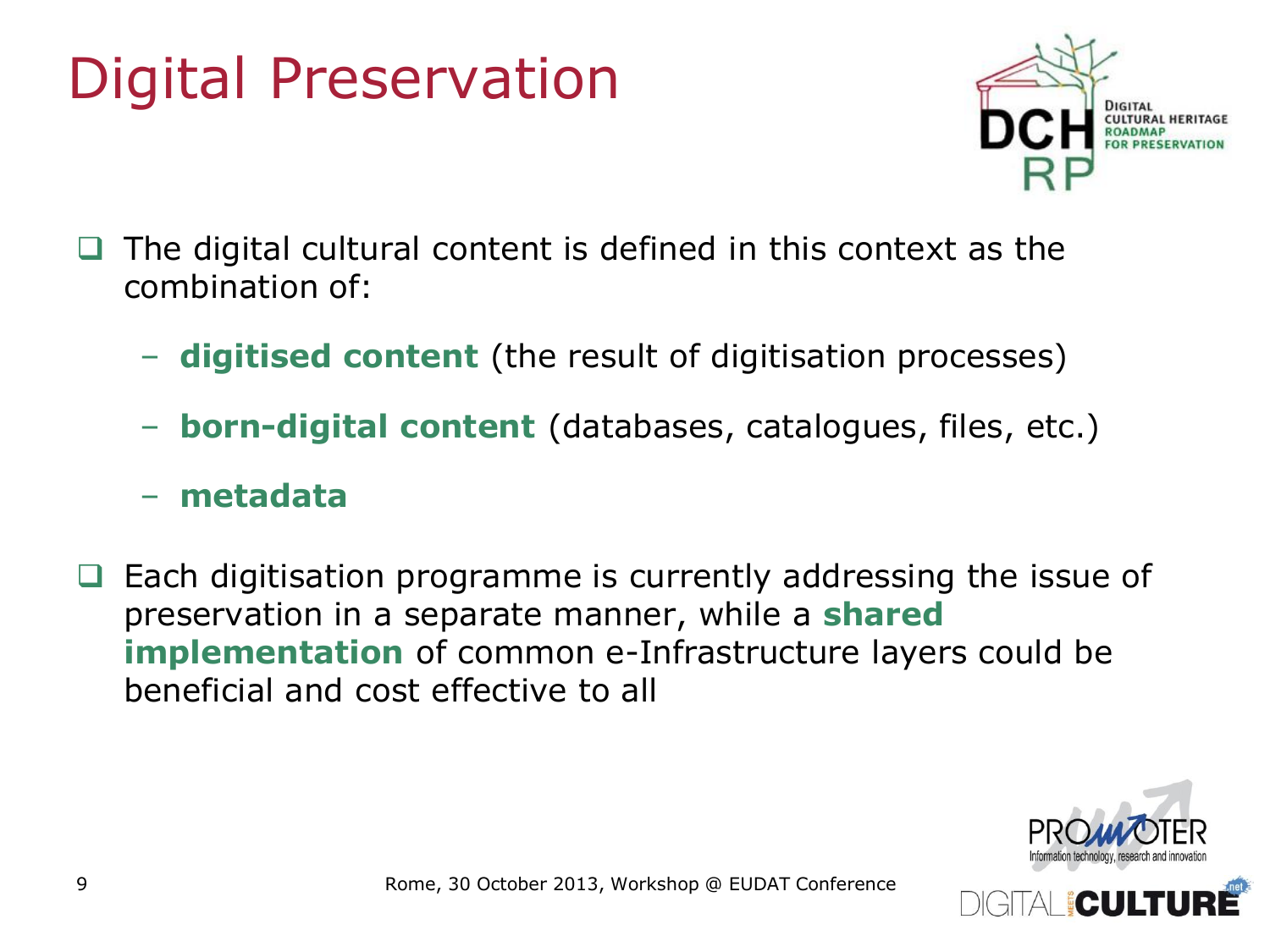## E-infrastructures for Digital Preservation: DCH-RP case



- □ Project background: built upon the knowledge generated by DC-NET and **INDICATE**
- Consortium: **multidisciplinary**, composed of 13 partners from 7 European Countries
- Aim: to develop a validated **Roadmap** for the implementation of a preservation infrastructure for DCH

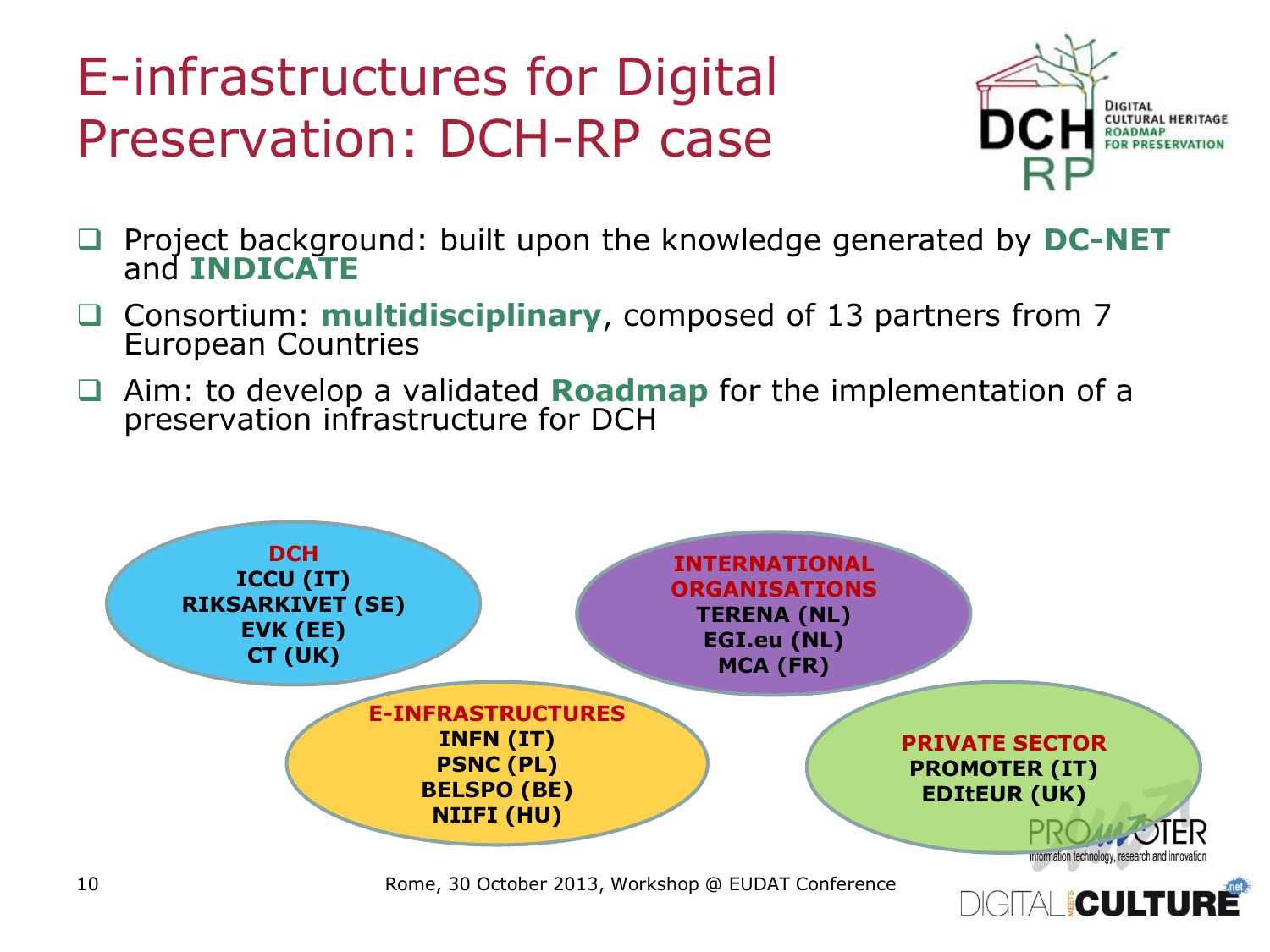## DCH-RP: first outcomes



- A **registry of Services** was implemented and published online
- The first **Proofs of Concept** is just been completed: cultural institutions experimented the actual use of distributed computing and storage infrastructures (such as the **e-Culture Science Gateway**: <http://ecsg.dch-rp.eu/>) to store and manage cultural digital resources, starting from real scenarios and use cases
- **The first version of the Roadmap** will be released next month





**EQUERU**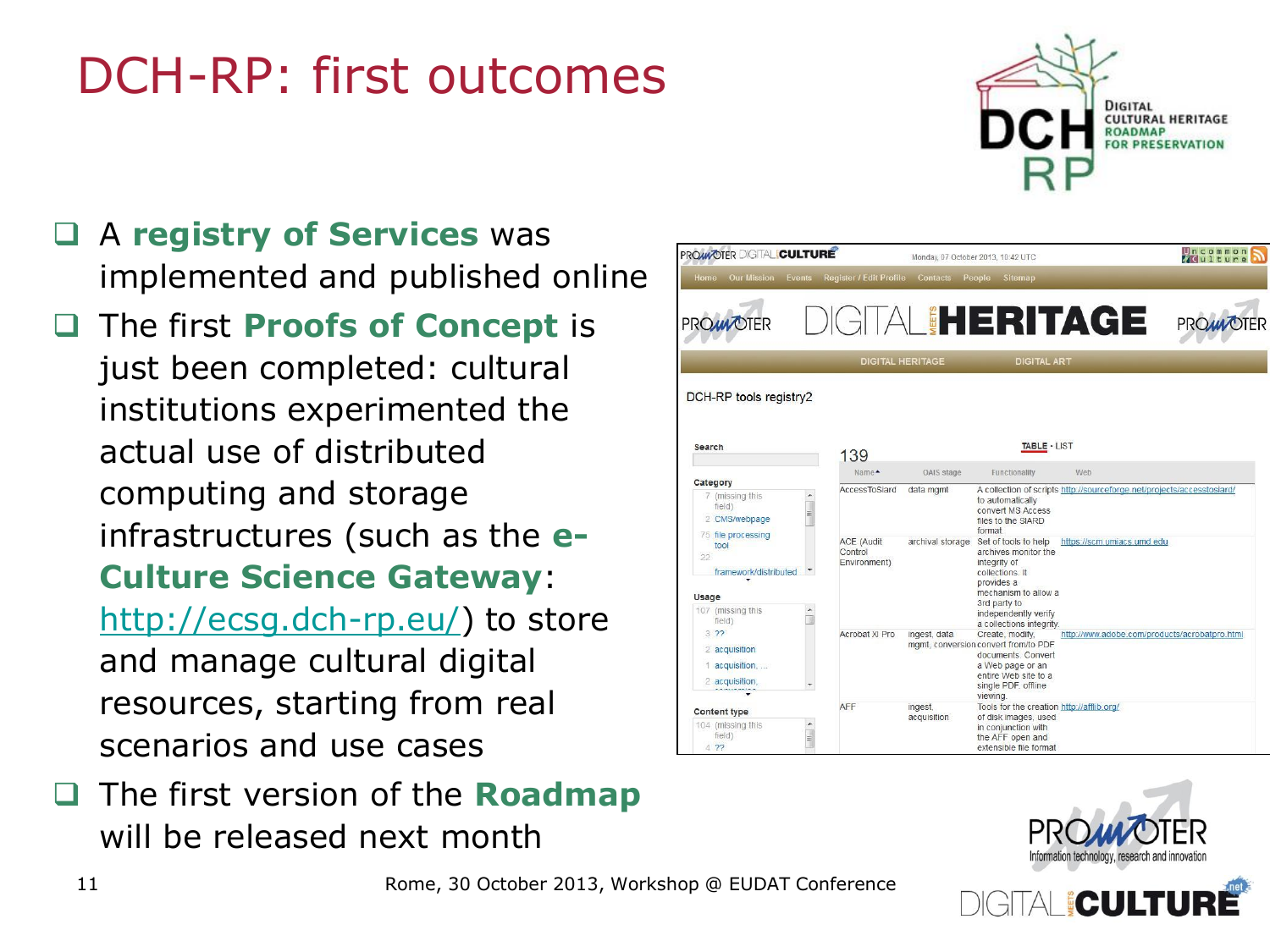### DCH-RP: the results of the first Proof od Concept





 Cultural data are curated by many different persons: data **management** and **administration** + **user access control** are very important.

- **Security** of the data is very important for cultural institutions: **trust building** is a key factor when it is not determined where data are stored
- $\Box$  Functionalities and services offered by e-infrastructures should not **impact** on the outgoing traffic of the institution
- Access to the e-infrastructure services should be **simple** without requiring IT specialist knowledge

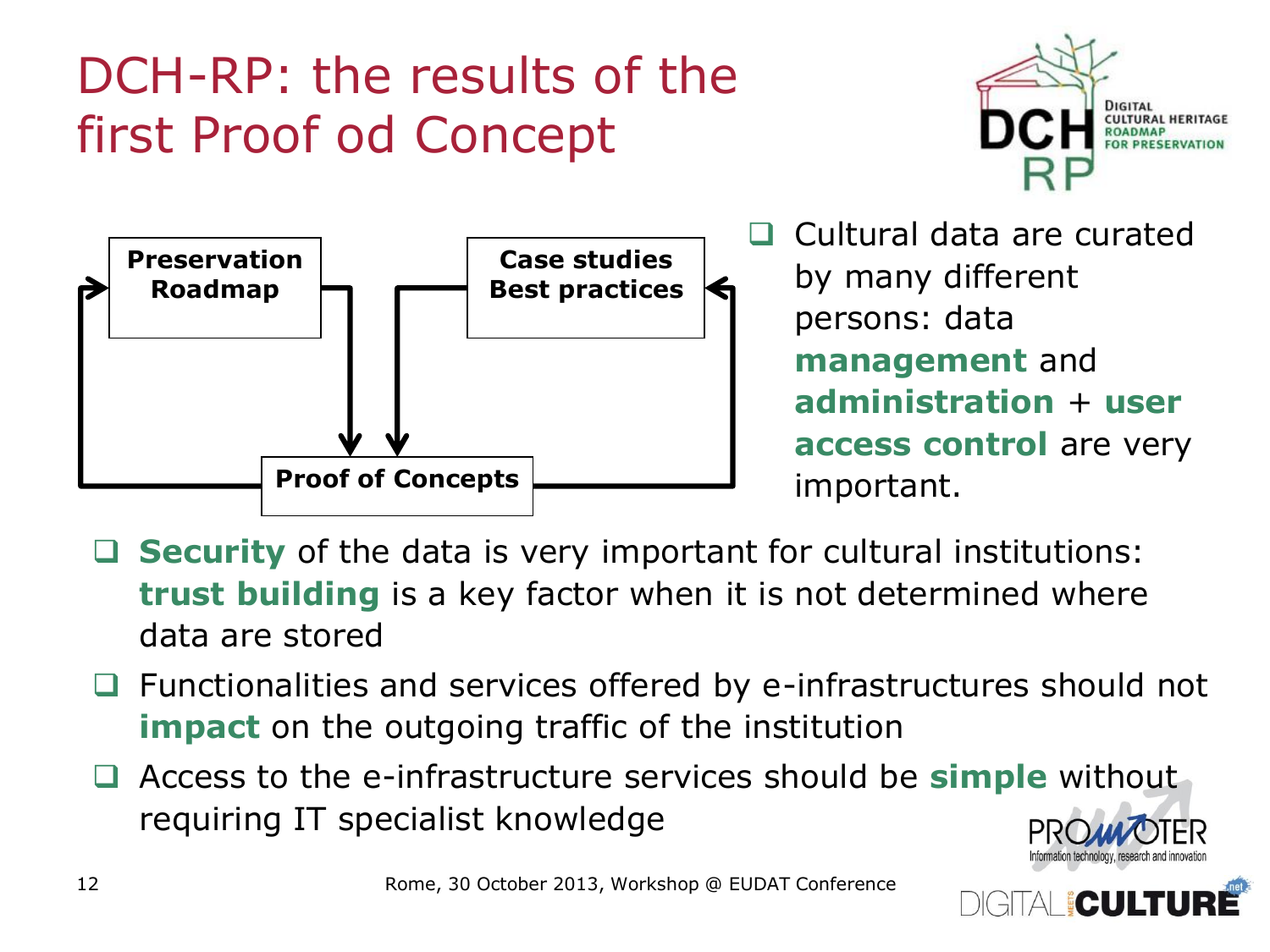# DCH-RP: what's next?



 For the **second Proof of Concept** DCH-RP is planning to experiment with services offered by other projects (EUDAT)





AI FOULTU

Rome, 30 October 2013, Workshop @ EUDAT Conference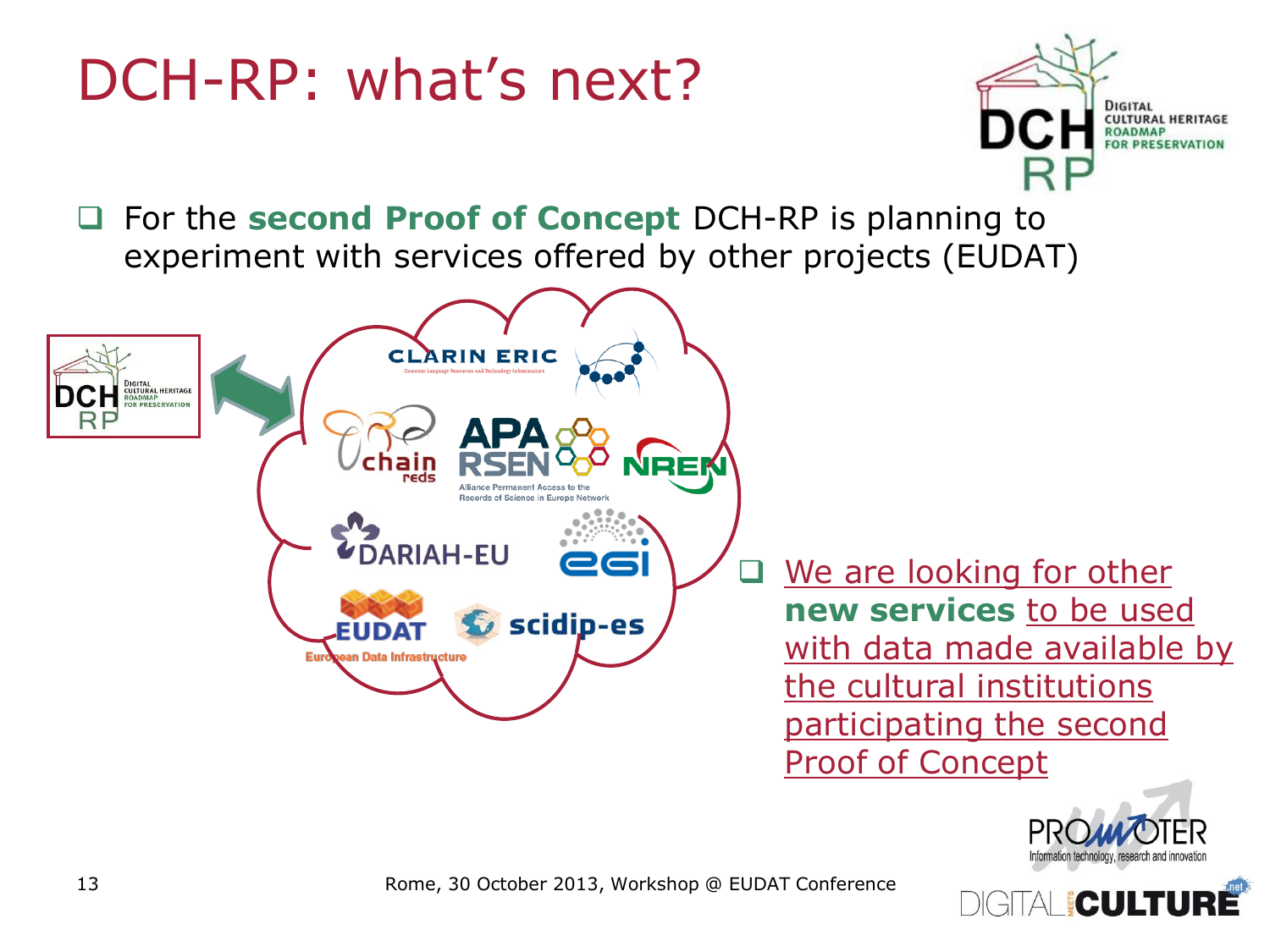# DCH-RP on the Web

#### Official website: [www.dch-rp.eu](http://www.dch-rp.eu/)

- A constantly living showcase on Digital Meets Culture [www.digitalmeetsculture.net](http://www.digitalmeetsculture.net/) providing:
	- easy access to the ongoing activities and to the last achievements,
	- $\triangleright$  supporting the dialogue between the partners inside the project with the discussion carried out outside the project



Horizon 2020 he event was divided in two essions; the first one was edicated to the policy, high the decisions by Italian<br>Government and Parliament relate the central role of culture for th ic recovery i<mark>n Italy, and</mark><br>Europe. The second sess

DIGITAL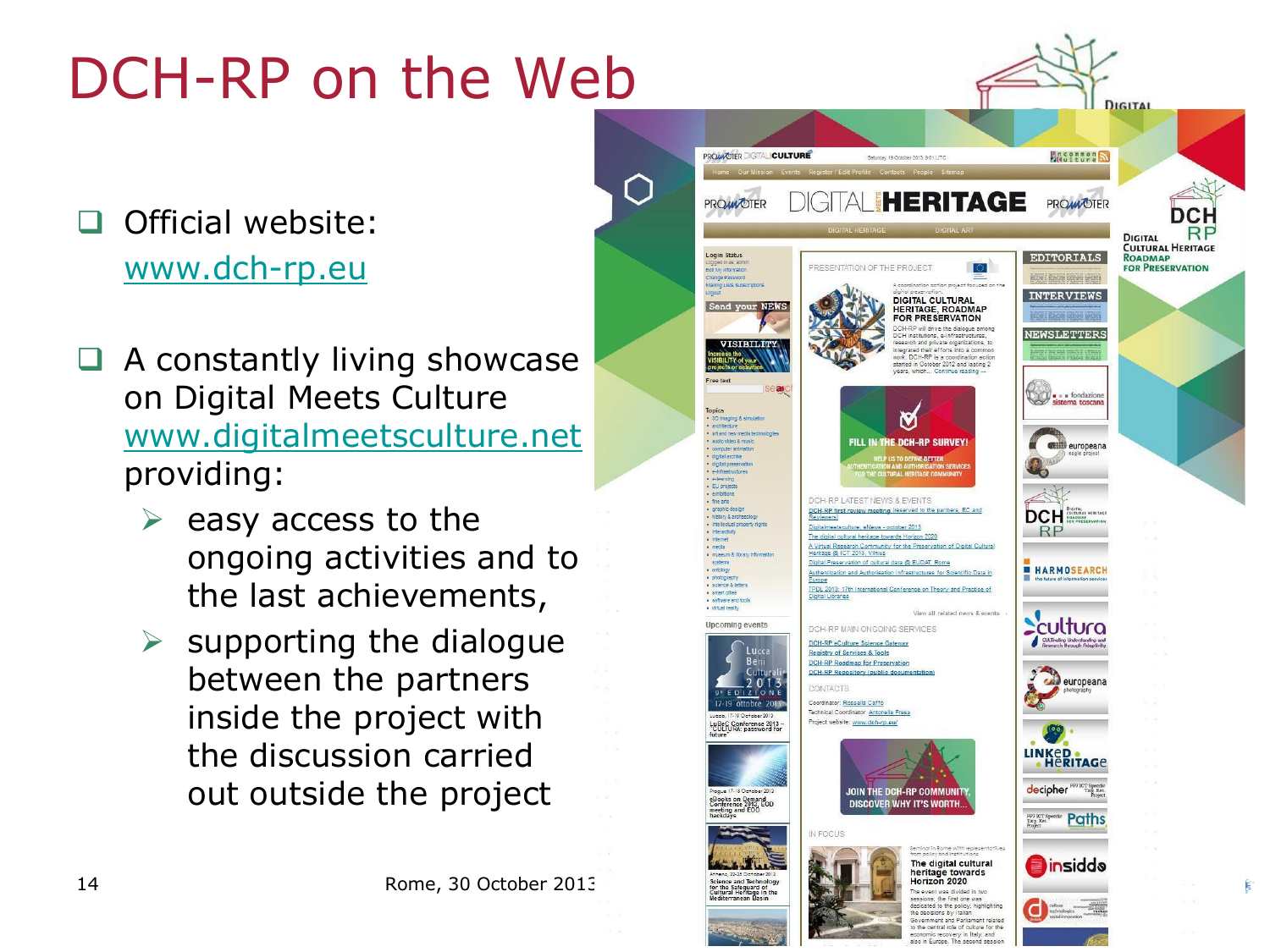# **Conclusions**



- DCH-RP is one step, belonging to a longer and wider process.
- In the last decades, cultural institutions started to move their cultural content on the digital world. This has implied to know new instruments, new rules of access, new standards to exhibit digital heritage, new ways of communication.
- The amount of digital cultural content is now so valuable that the issue of preserving the digital cultural heritage is becoming as much urgent as the preservation of tangible heritage.
- The national policies about cultural preservation (digital and tangible) needs to re-use best practices, to share solutions, to avoid duplication of efforts.
- The use of the e-infrastructures is a pillar in this direction and the cultural heritage sector should progress towards its full integration in the new concept of open science.



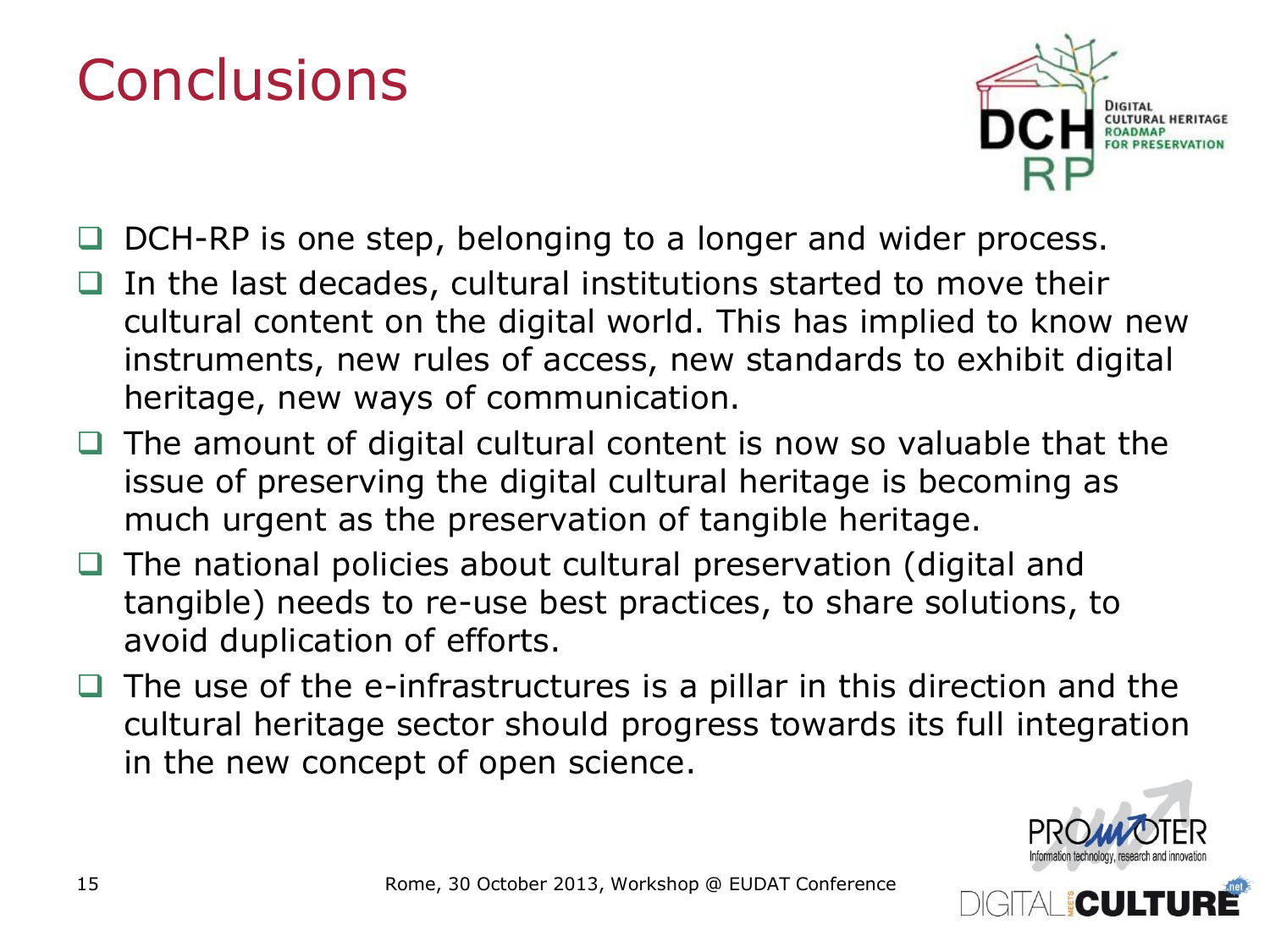# Next appointments



#### $\Box$  November 4th, 2013 - Vilnius

- "Digital Cultural Heritage moving toward an e-Infrastructure based approach to digital preservation" at the **e-IRG Workshop**
- (info at [http://www.digitalmeetsculture.net/article/open-e](http://www.digitalmeetsculture.net/article/open-e-irg-workshop-to-discuss-infrastructures-and-e-infrastructures/)[irg-workshop-to-discuss-infrastructures-and-e](http://www.digitalmeetsculture.net/article/open-e-irg-workshop-to-discuss-infrastructures-and-e-infrastructures/)[infrastructures/\)](http://www.digitalmeetsculture.net/article/open-e-irg-workshop-to-discuss-infrastructures-and-e-infrastructures/)

#### $\Box$  November 7th, 2013 – Vilnius

– Networking Session at the **ICT 2013 Conference** (info at [http://www.digitalmeetsculture.net/article/a](http://www.digitalmeetsculture.net/article/a-virtual-research-community-for-the-preservation-of-digital-cultural-heritage/)[virtual-research-community-for-the-preservation-of](http://www.digitalmeetsculture.net/article/a-virtual-research-community-for-the-preservation-of-digital-cultural-heritage/)[digital-cultural-heritage/](http://www.digitalmeetsculture.net/article/a-virtual-research-community-for-the-preservation-of-digital-cultural-heritage/))